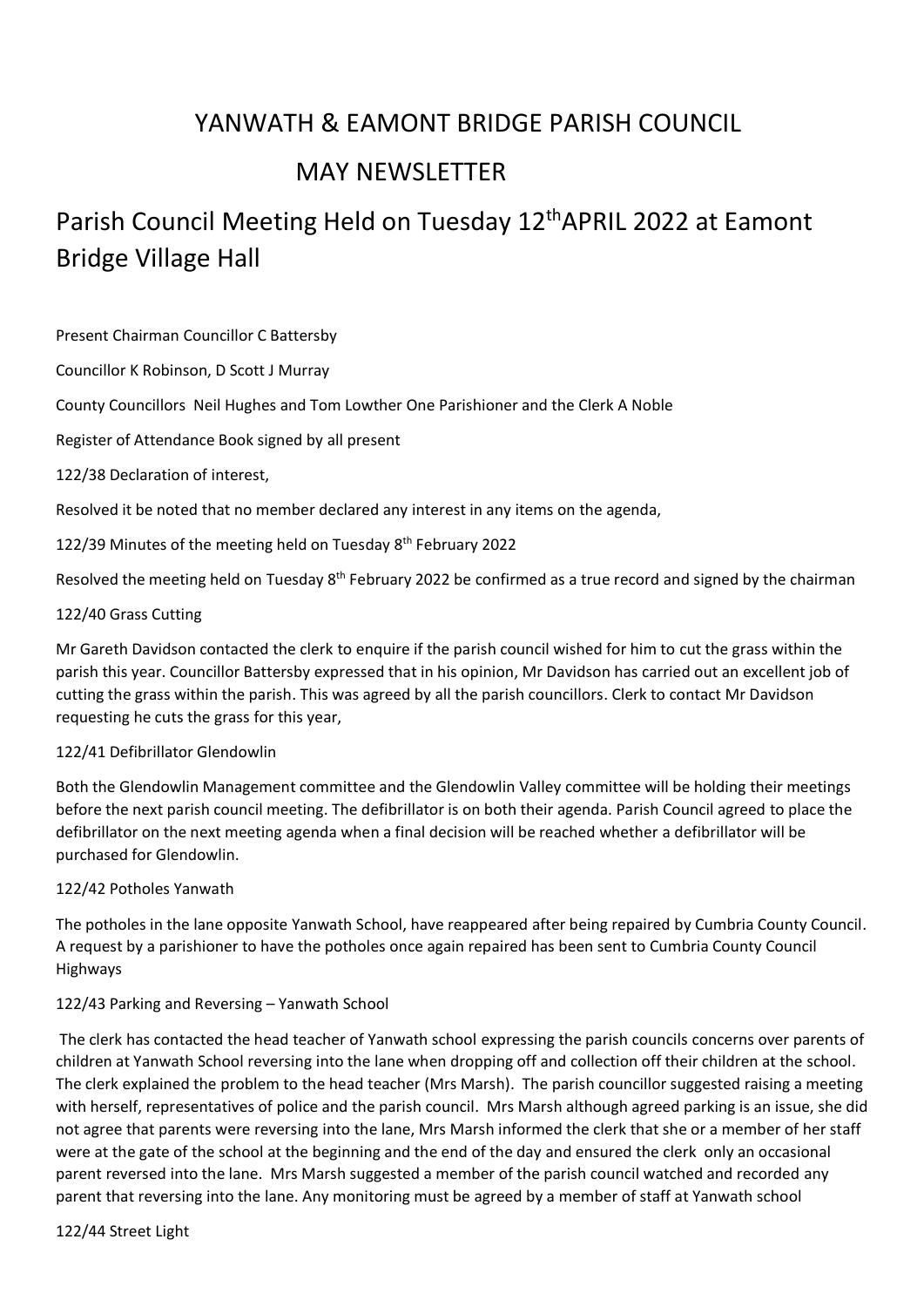Reply from Mr John Banks of Cumbria County Council. Estimated cost for installing the equipment for erection of the light at Yanwath would be around £1300 this would be if the connection is to an electricity North West Supply and can be connected to one dependant on location

# 122/45 Queens Jubilee

Councillor Murray reported on plans for the Queens Jubilee event, all was going as planned. Councillor Battersby proposed Councillor Robinson seconded the parish council give a donation of £200 towards the cost of the day. It was agreed if a further donation is required this will be considered.

# 122/46 Salt Bin Yanwath

Councillor Battersby proposed Councillor Murray seconded that a salt bin should be ordered from Glasdon for Yanwath village. The cost of bins depending on size is £104 -06 for the regular bin or £155 for the larger bin

### 122/47 Garden Waste Bins

The Valley Management Committee and the Glendowlin Management Committee agree that the bins that are sited on the Valley Site and that are being used as household refuse bins should remain were sited. The Glendowlin Management will discuss where they wish to have any bins for their residents at their next meeting. Mr Donald Brookes of Glendowlin is having discussions with Helen Rimmer of Eden District Council Environment to resolve the matter

# 121/48 Overhanging Branches Hazelbank

The clerk has telephoned Mrs Windsor of Hazelbank to request she arranges for the overhanging branches from Hazelbank to be cut back. Mrs Windsor agreed to employ a person to cut back the branches,

### 122/49 E Mail- Bulging Wall -Hazelbank

Mrs Windsor is aware of the parish councils concerns over the bulging wall. Mrs Windsor will speak to her builder and ask him to have a further look at the wall.

### 122/50 Dog Fouling -Back Lane Eamont Bridge

Becky Duckworth Dog Warden for Eden District Council has replied to the parish council e-mail. There are plenty of leaflets available, Clerk to request a supply for Eamont Bridge & Yanwath. Leaflets can either be posted or dropped off.

### 122/51 Notice Board Yanwath

Councillor Battersby reported he had now looked at the notice board at Yanwath. The back of the notice board needs to be replaced. Councillor Battersby agreed to get the new back board.

### 122/52 Notice Board Glendowlin

The parishioner who attended the meeting expressed how difficult it was to read the parish newsletter. One of the problems was the distance the board was from the road. A further problem was the condition of the Perspex. Clerk to contact owner of the land where the notice board is sited to request they consider the possibility of moving the notice board nearer to the road. Councillor Battersby and Councillor Robinson will arrange to have the Perspex replaced

### 122/53 Parish Council Insurance

The Clerk has contacted CALC to enquire which insurance companies support Parish Councils. CALC has supplied a list Zurich, BHIB, Parish Protect, Norris and Fisher and Gallager. Clerk to contact all insurance companies for an insurance cost apart from Gallager. This is the company the parish council is insured with at this present time.

### 122/54 Tree Survey

An e-mail has been received from Evo/vetree survey.co.uk with an offer to provide tree condition management plans and Ash dieback management and advise. Councillor Battersby stated that the Parish Council were satisfied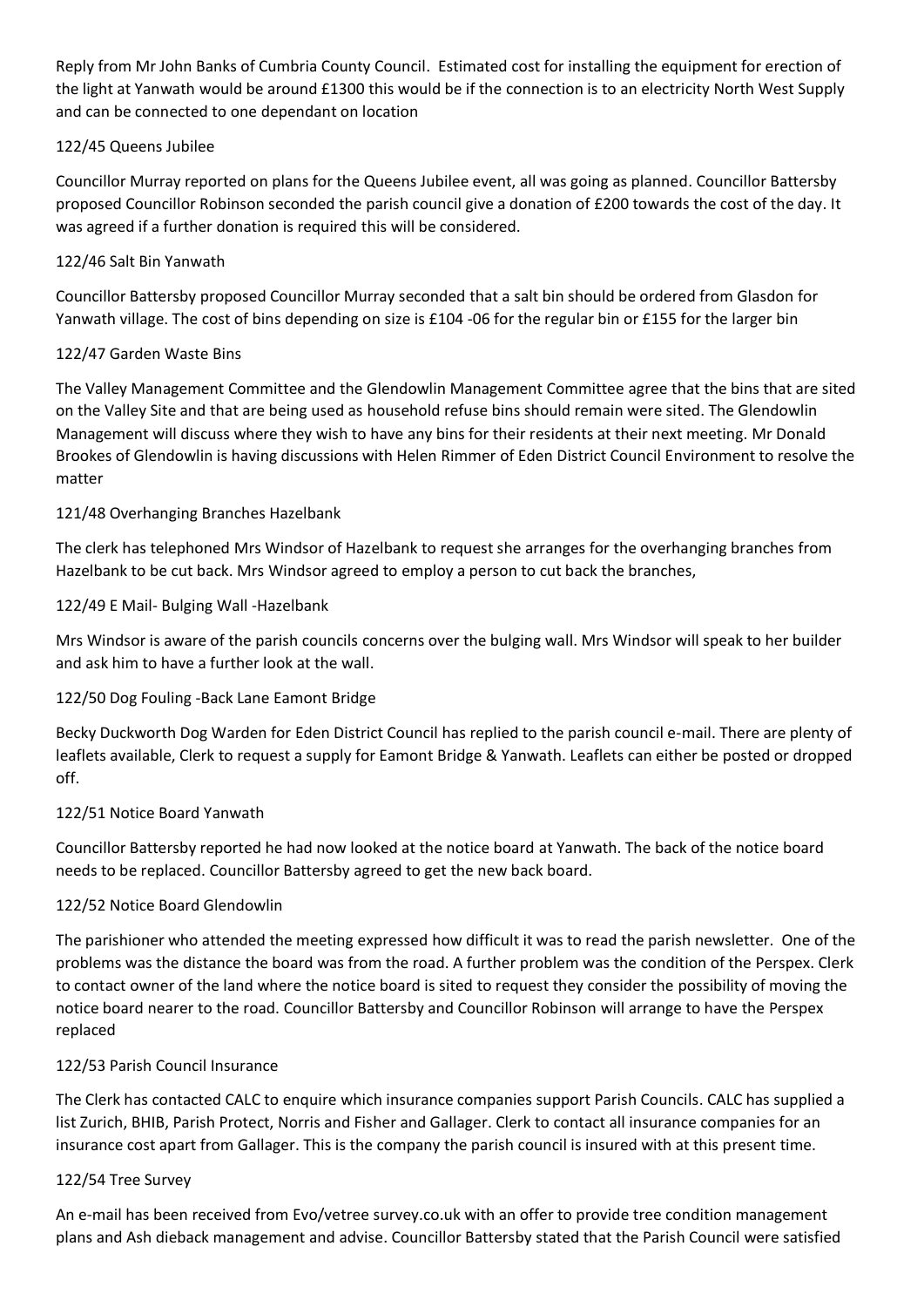with the work that Mr Willett had completed . Councillor Battersby proposed Councillor Scott seconded and all agreed that Mr Willett be asked to carry out a survey. Councillor Battersby to contact Mr Willett.

# 122/55 Drains -Road Repairs Yanwath

The Parish Council have received a reply from Mr John Banks of Cumbria County Council Highways. Mr Banks has suggested an engineer from Cumbria Highways contact Mr Potter of Yanwath to arrange a visit. Mr Potter will be able to show the engineer where he believes the problem of the blocked drains arises. Mr Potter is of the opinion the cause of the problem is a broken drain.

122/56 Road & Pavement Eamont Bridge

Councillor Scott has contacted Mr Banks of Cumbria County Council Highways to report two issues.1.The defect of the water cover by Robin Hood House A defect notice has been sent to United Utilities by Cumbria County Council 2.The height of the kerb in relation to the pavement at the exit from the lane at Robin Hood House. Mr Scott reported in the past there had been a concrete filler, but this is no longer viable having been broken down. Mr Banks requested the parish council reference numbers from the Cumbria County Council their on line (or phone) reporting system to enable him to track down to whom the defects were assigned . Clerk reported she had not been instructed nor had she contacted Cumbria County Council in connection with defect for several years

#### 122/57 106 Bus

Libby Bateman of the 106 bus committee reported a fare increase has been agreed. From the  $1<sup>st</sup>$  April, the increase will generally between 50p and £1-00.

122/58 Tree Planting – Jubilee Trees

Eamont Bridge Rowan Tree

Yanwath Willow

Glendowlin Oak

All Trees will be planted before the Queens Jubilee a plague will be placed besides each tree.

#### 122/59 Parish Newsletter

Councillor Battersby reported the Parish Newsletter will once again be delivered around the Parish. Mr Donald Brookes has kindly offered to deliver the newsletter to the owners of the Glendowlin Management properties

122/60 E Mail-CALC -PKJ Littlejohn Audit

Submission of the Parish Council accounts must be forwarded by 1<sup>st</sup> July 2022

122/61 E Mail -Paula Allan @lake district.gov.uk

Paula Allan is seeking support on Town and Parish councils to add significant weight to their lobbying activities and subsequent discussion with central government ,the concern is that a large percentage of second homes and holiday lets in our communities serve to undermine the viability and resilience of our communities. Questionnaire to be completed

122/62 CALC Newsletter

122/63 E Mail – CALC Training

New CALC Training will be available in June for the period June to December 2022

122/64 E Mail – Temple Sowerby Parish Council

Brougham Parish Council will be holding their next meeting in St Winifreds Chapel on Wednesday 4th May 2022. An invitation for a representative of Yanwath & Eamont Bridge Parish Council to attend the meeting. Plans 20/0869 Lowther Castle will be discussed at the meeting. Unfortunately, no parish councillor could attend.